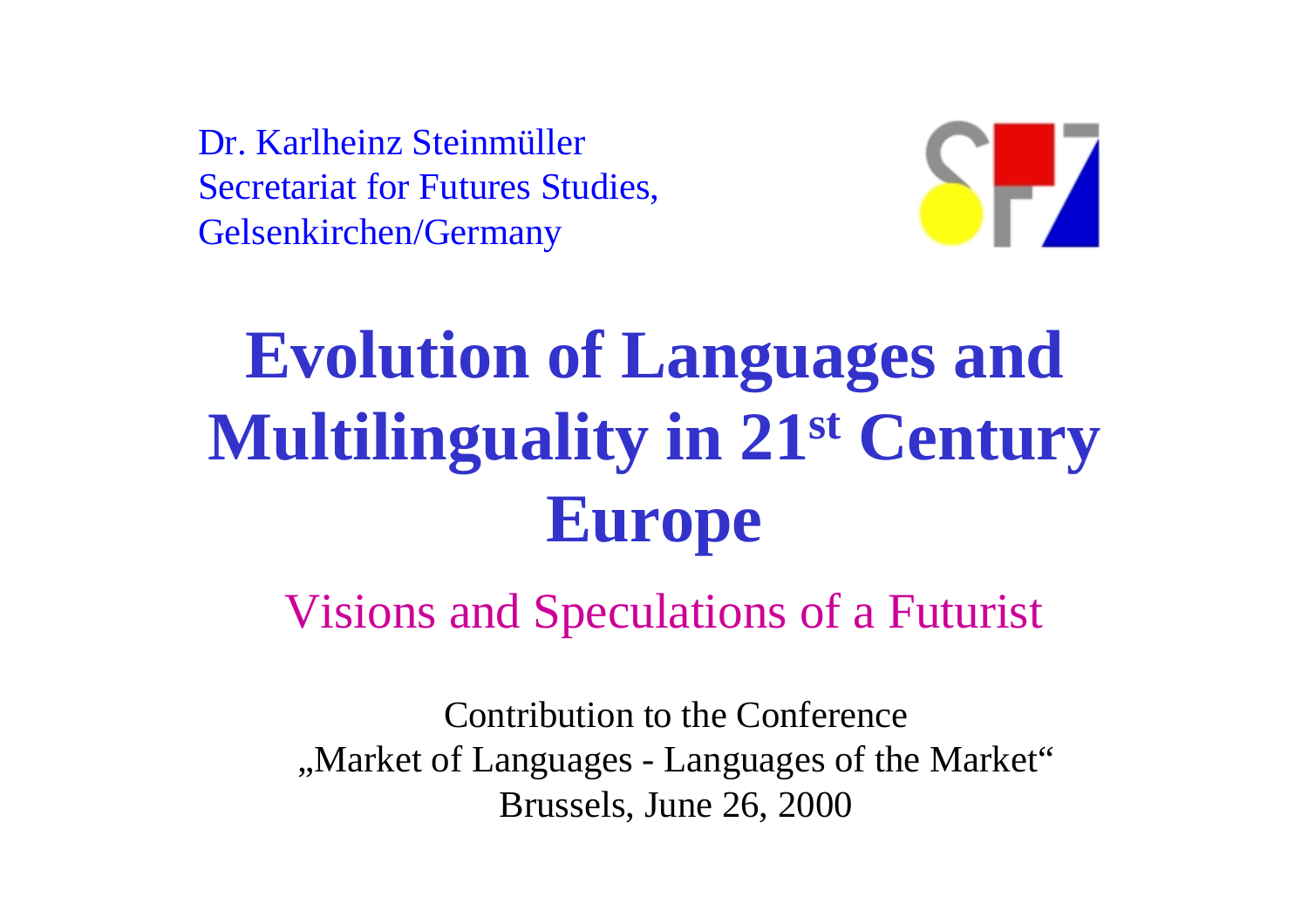### **Overview**

- **Trends in the Evolution of Languages**
- **Impact of Language Technologies**
- **Multilingualism in Europe: Scenarios**
- **Conclusion**

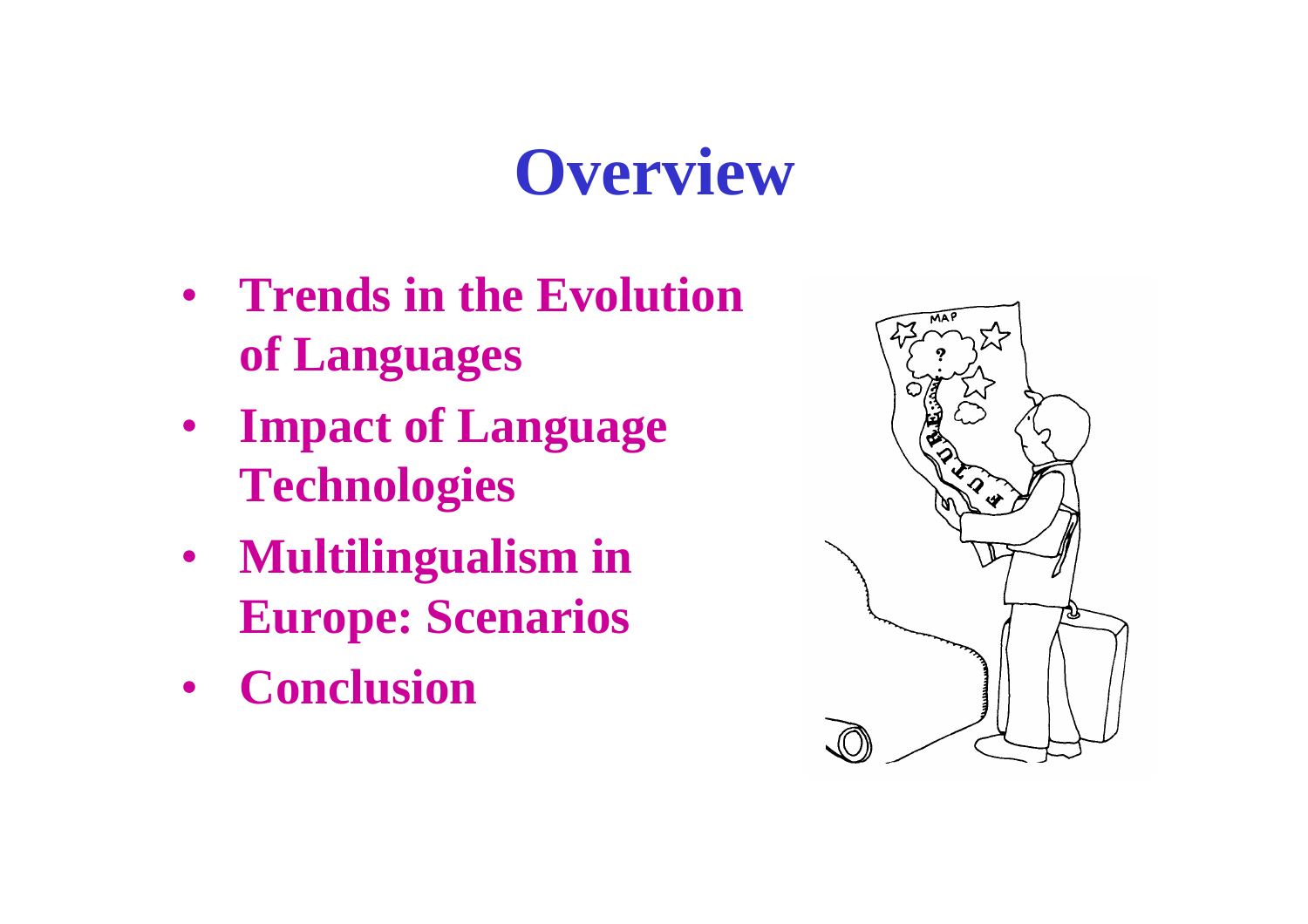## **Driving Factors for Language Evolution in Europe**

*Market Globalization Cultural Globalization*

**European integration**

**Global Migration**

New communication technologies Technological Innovations Information Revolution

*New Lifestyles*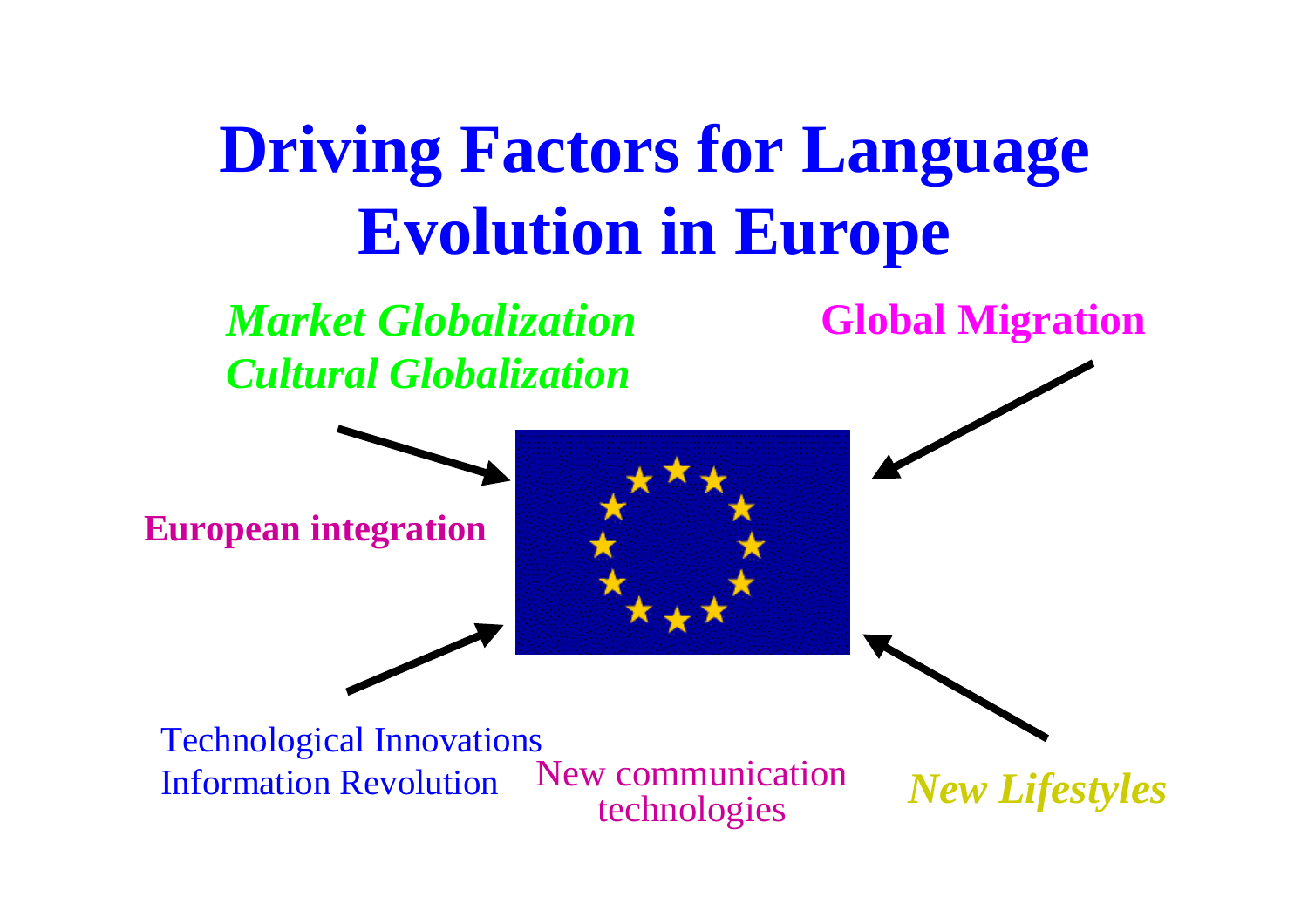## **Trends: A Situation Like in Medieval Times**

- Growing influence of a Lingua France: English
- Disapperance of local languages
	- e. g. Sorabian lang.
- Loss of norms
	- e. g. orthographic standards
- New ephemeral dialects & special idioms of
	- subcultures
	- age groups
	- lifestyle gropus
- New Kreole languages of immigrants

A revolution is under way...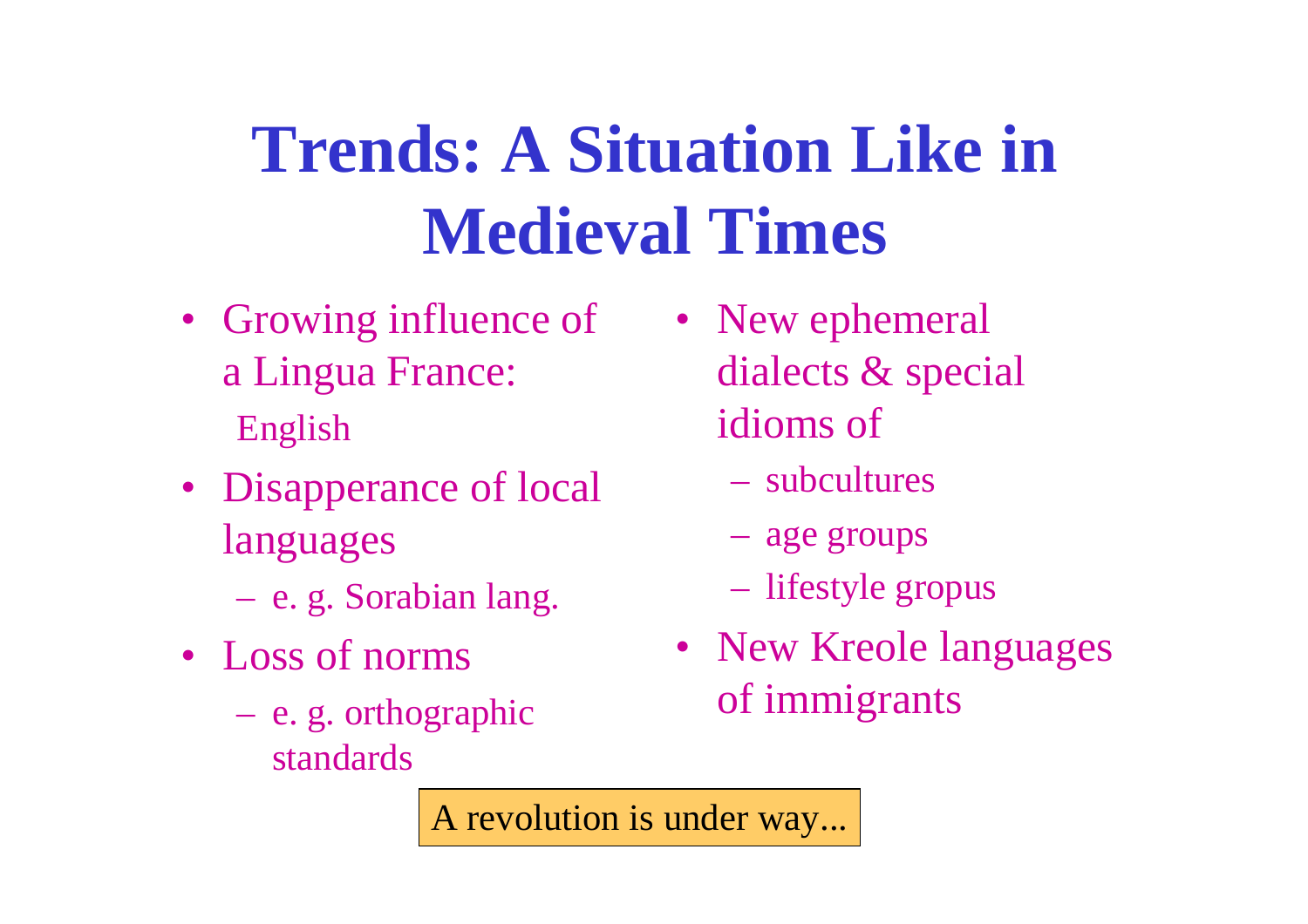## **Trends: Commercialization of Language**

- Impact of Media and Advertisement
- Market of words ("Verbalienmarkt"):
	- Brand names as intellectual property and commodities
	- Competition for Internet domain names
- Some effects
	- Brand names penetrate into common usage
	- Grammatical rule-breaking as means of attracting attention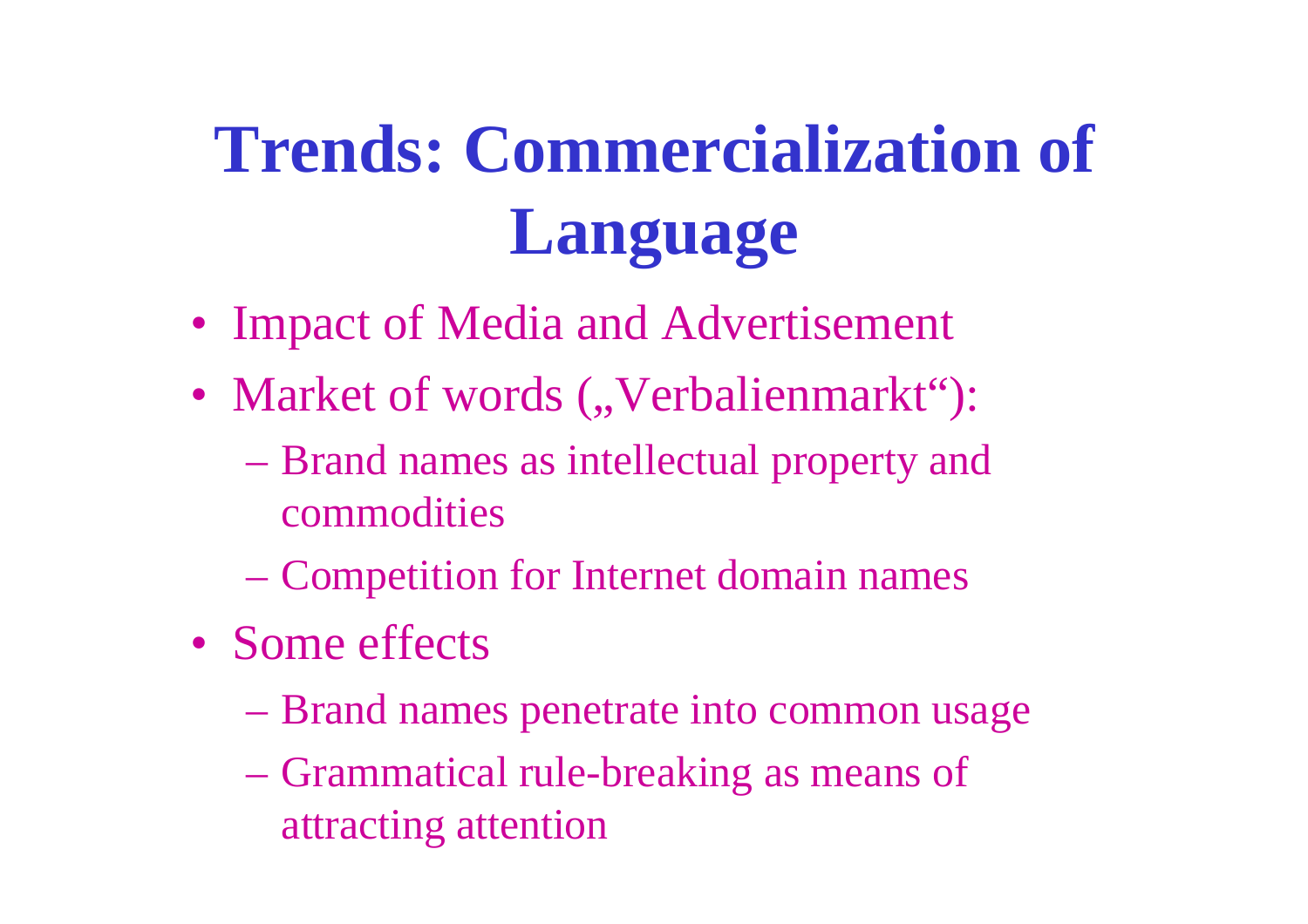# **Impact of Language Technologies**

- **2007 Speech and speaker recognition**
- **2007 Highspeed speech synthesis**
- **2007 Speech communication with intelligent homes**
- **2010 Automatic translation of documents without manual revision**
- **2014 Pocket translators with speech input and output**

#### © German Delphi Study 1998

#### **Open Questions:**

- $\bullet$  **"Do we need to talk to the toaster?"**
- • **Will written language dissapear as a common cultural technique?**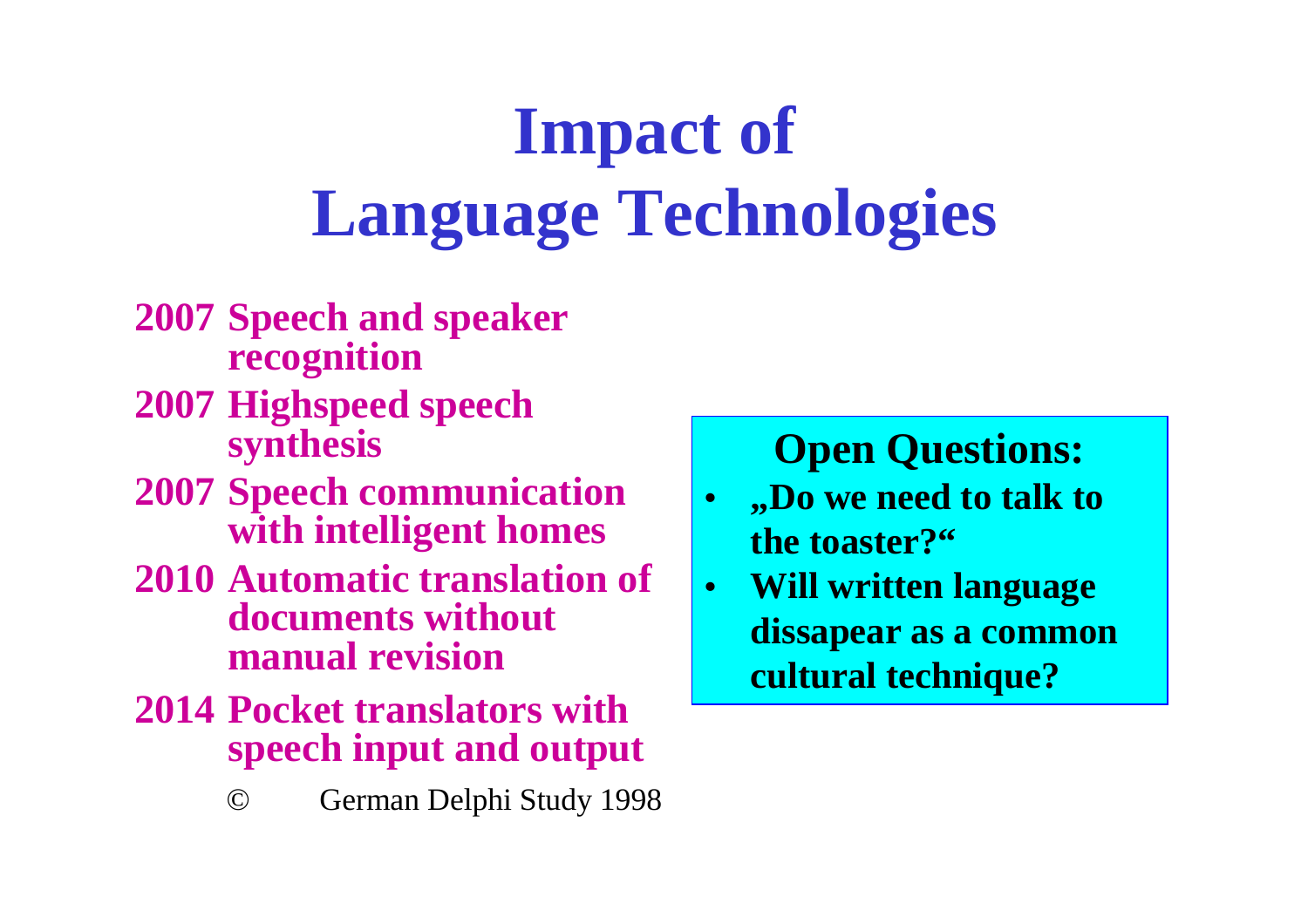#### **Impact of Internet & Mobile Phones**

- E-Commerce via Internet
- M-Commercevia WAP mobile phones
- V-Commercevia talk-WAP phones?

Anderson Consulting: 90% of global enterprises consider applying language technologies for internal communication and costumer relation management.



**Portable translator by Xybernaut & linguatec, 2000**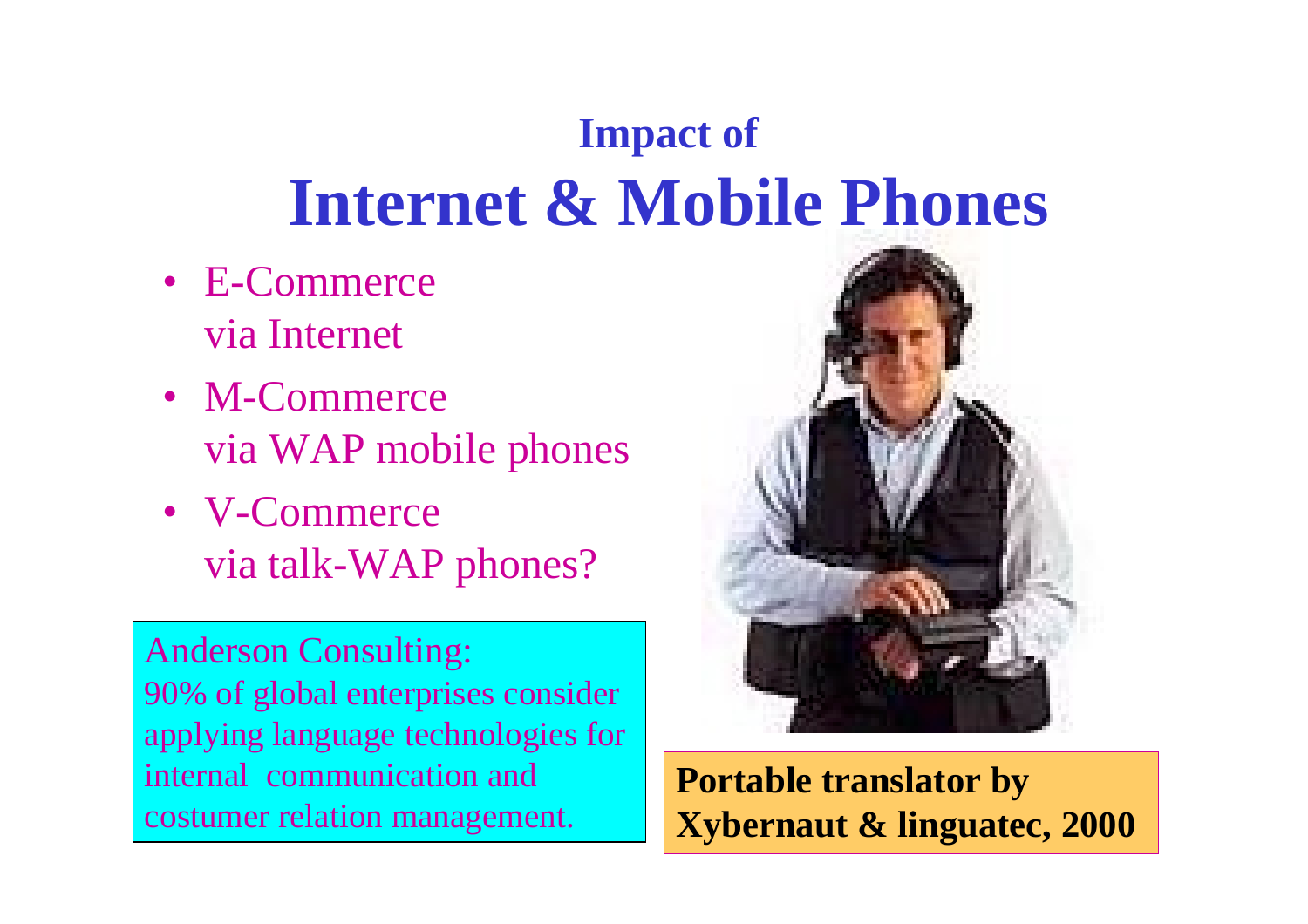#### **Impact of Internet & Mobile Phones**

- Email and Chat Room communication liberalise orthographic standards
- English strengthened as Internet lingua franca



**Will language get detached from space?**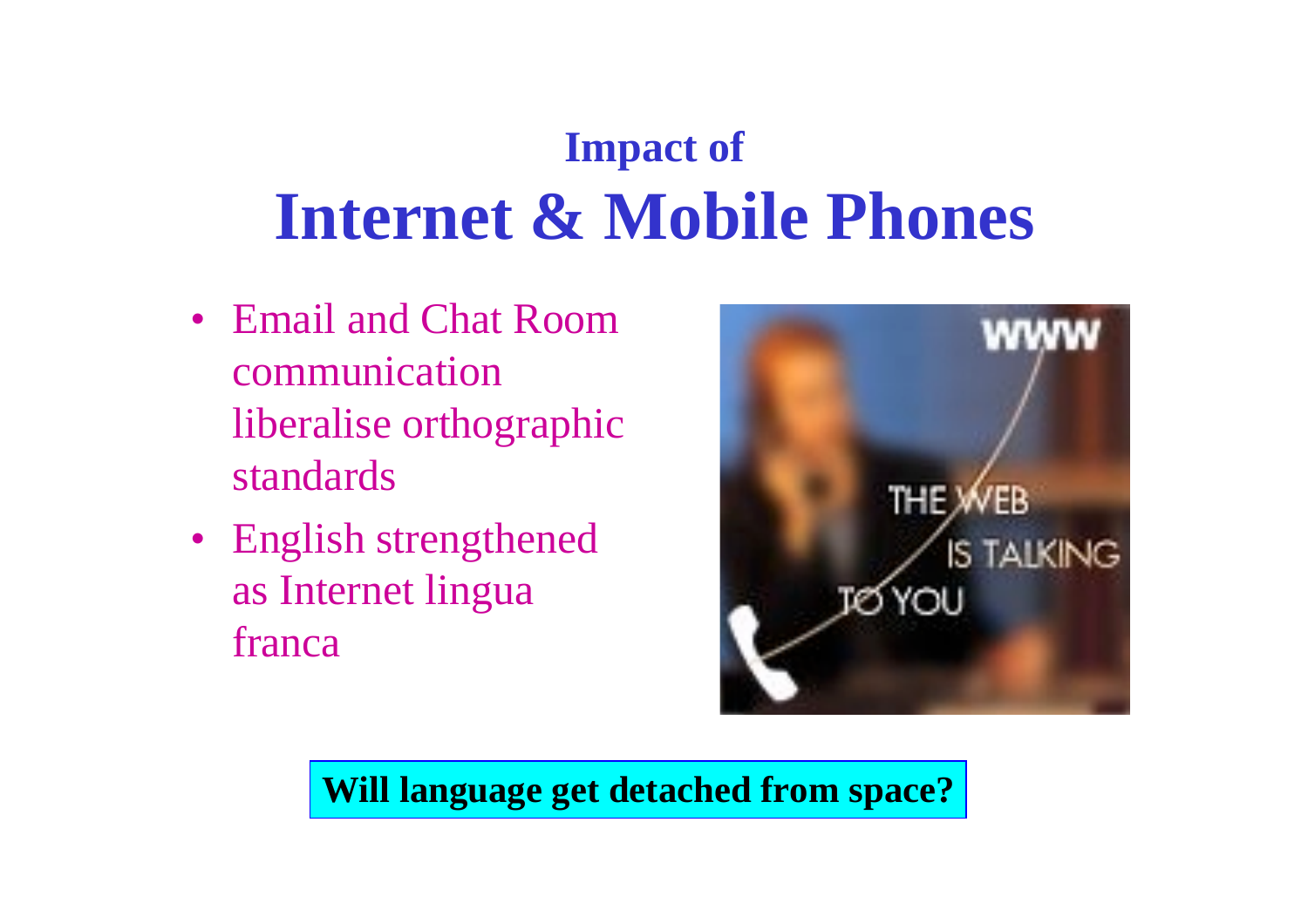### **Language Problems for the EU**

Problems we are used to:

- Language barriers between member states
- Costs of translation
- Question of official working languages

Problems connected to the enlargement:

- ca. 140 European Languages & Dialects
- Language problems for Eastern European SMEs

More than 40.000 official EU documents are to be translated! (not speaking of their transformation in national legal acts...)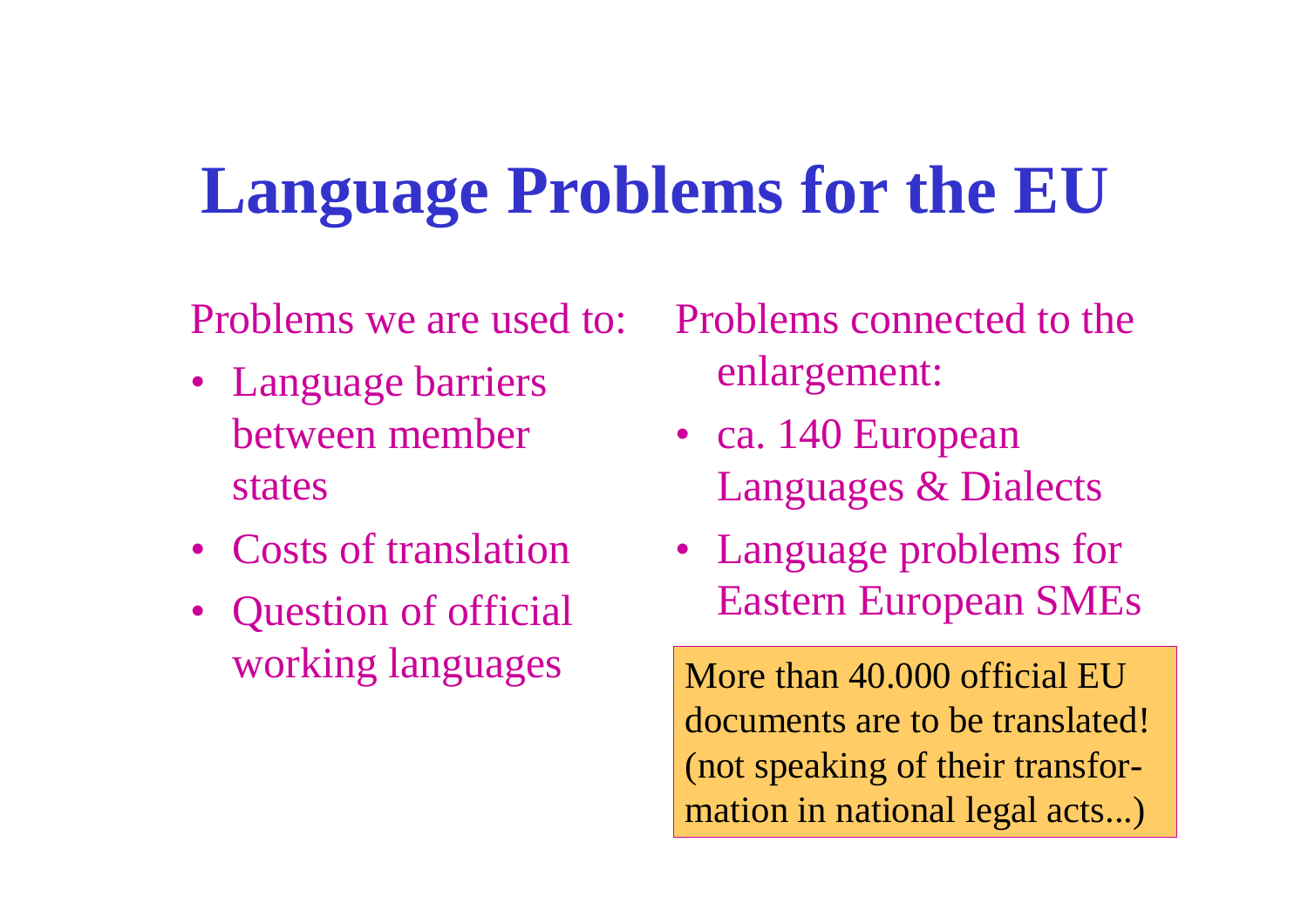#### **EU Programs: Human Language Technologies**



#### Aims:

- Cost-effective interchanges across languages and cultures
- Natural, easy to use, interfaces to digital services
- Intuitive and effective use of digital content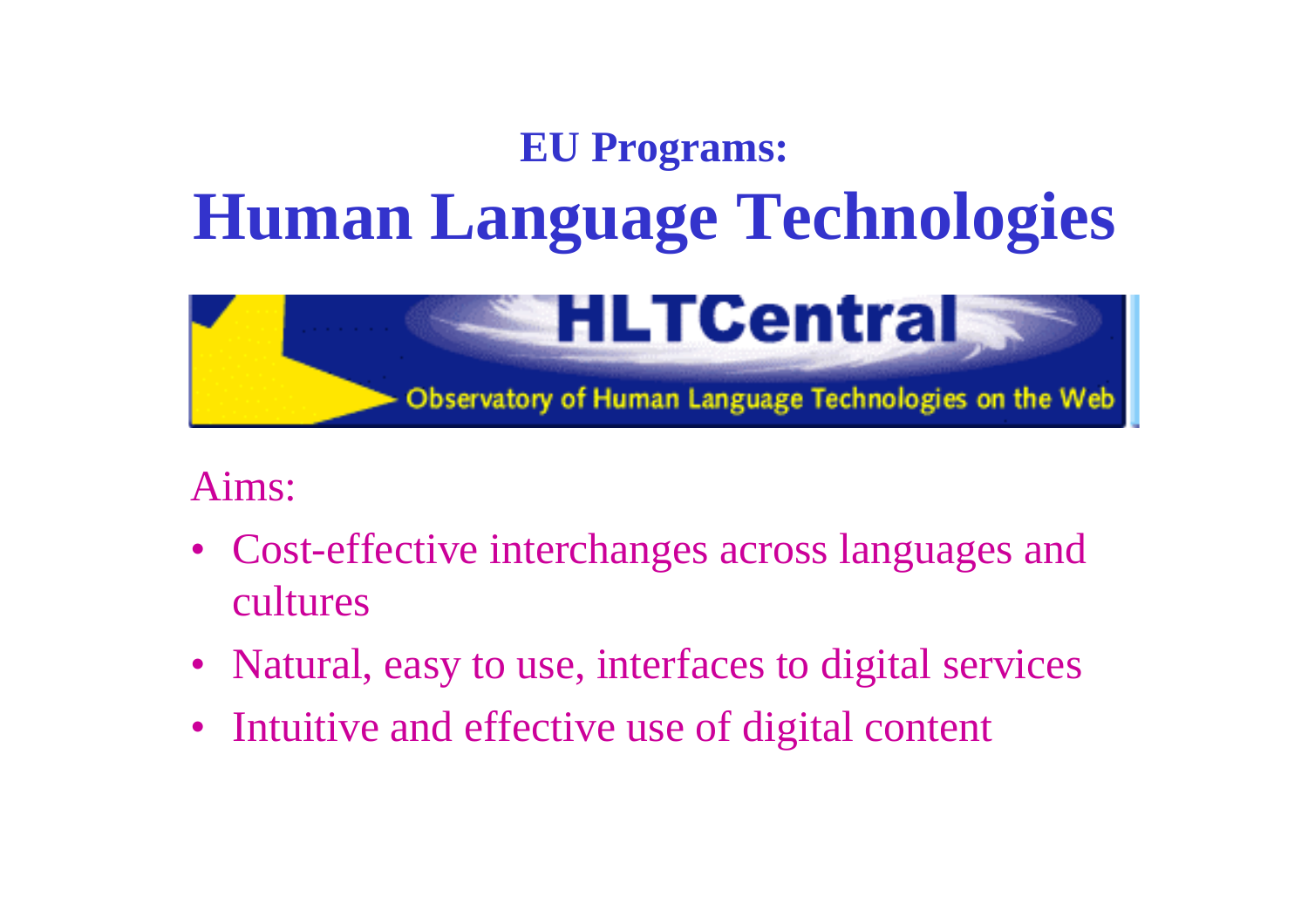**Scenarios for Language Use at the European Union Level: Horizon 2030** 

- Euro Babel
- Union Language
- Zero-Language Solution
- CAM Computer aided multilingualism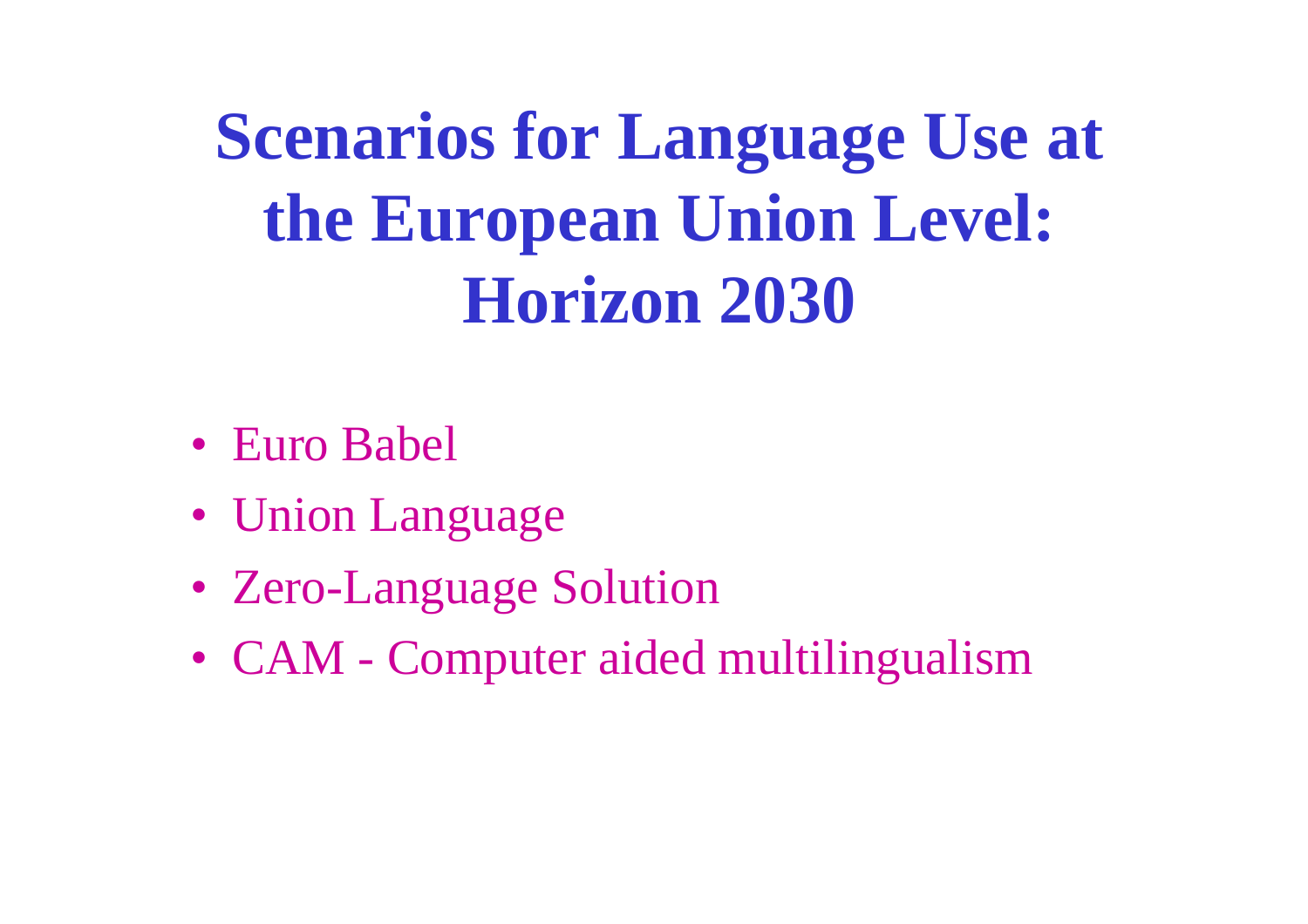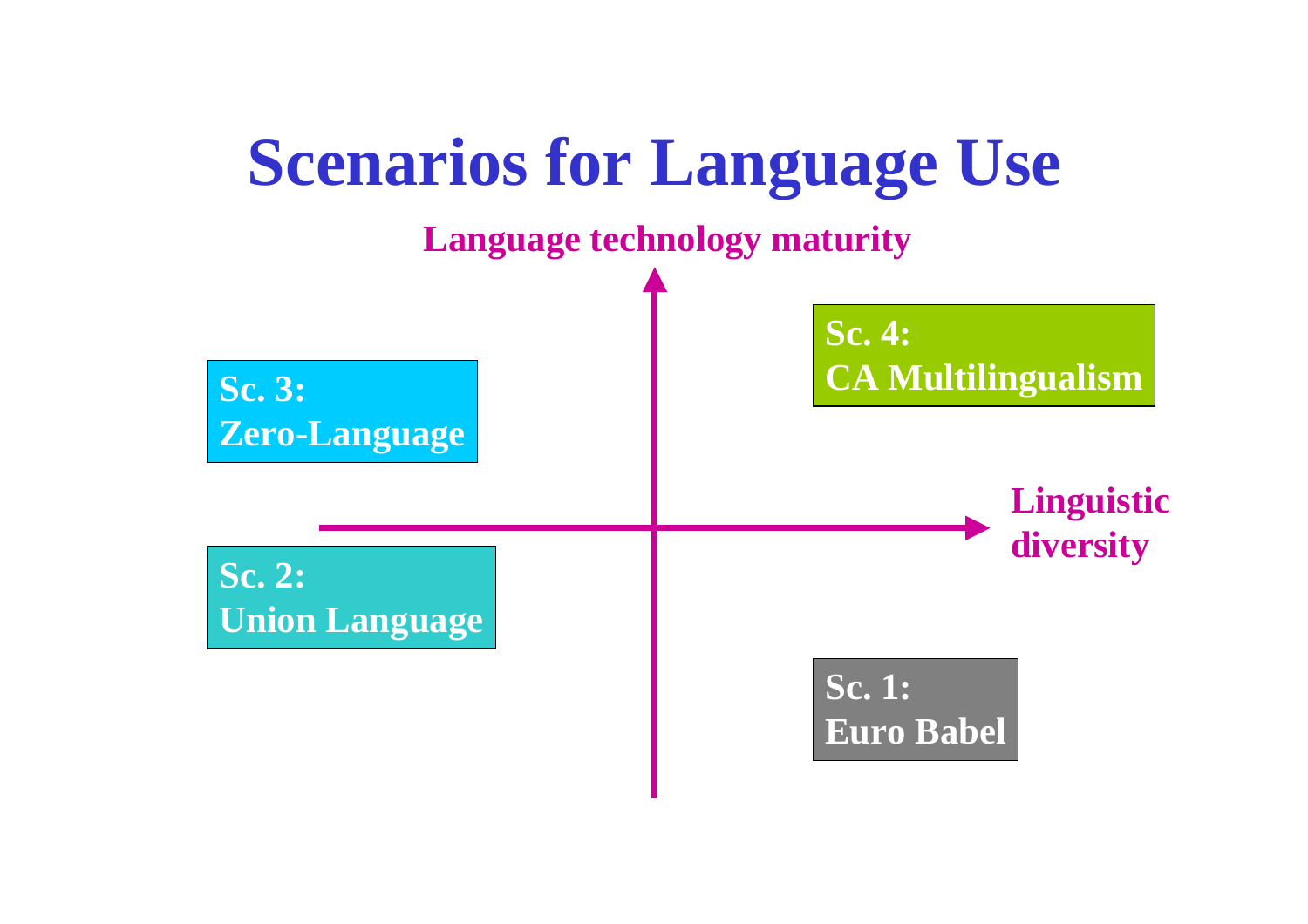## **Scenario 1: Euro Babel**

- Aggravation of current trends
- Language problems as a menace to
	- European coherence
	- European competitiveness

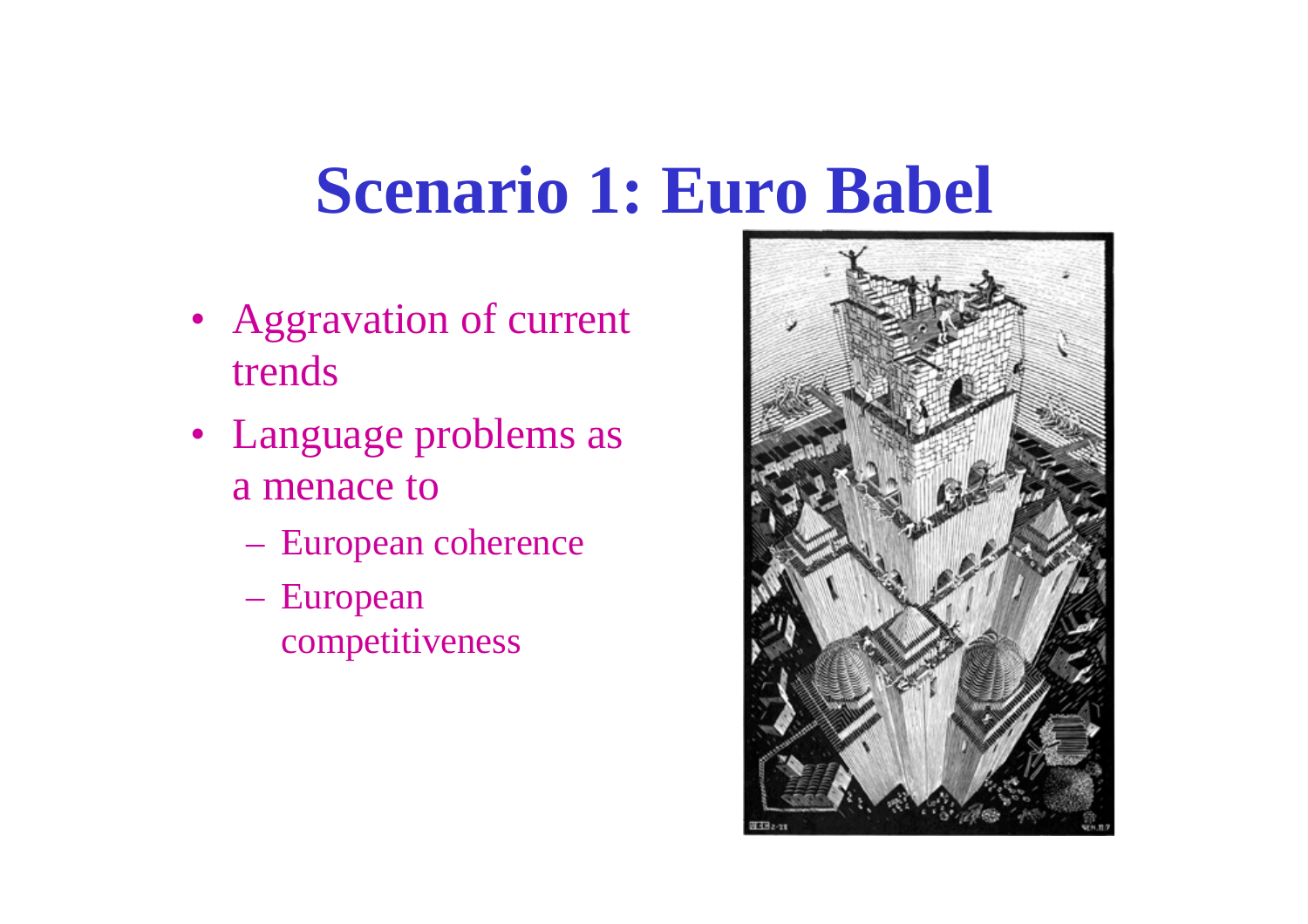## **Scenario 2: Union Language**

- On the administrative level: "Brusselisation"
- Domination of an European administrative language
	- probably English
	- or an artificial language like Esperanto

On the street level: "Parlons Eurish"

• Development of an Inter-European Pidgin language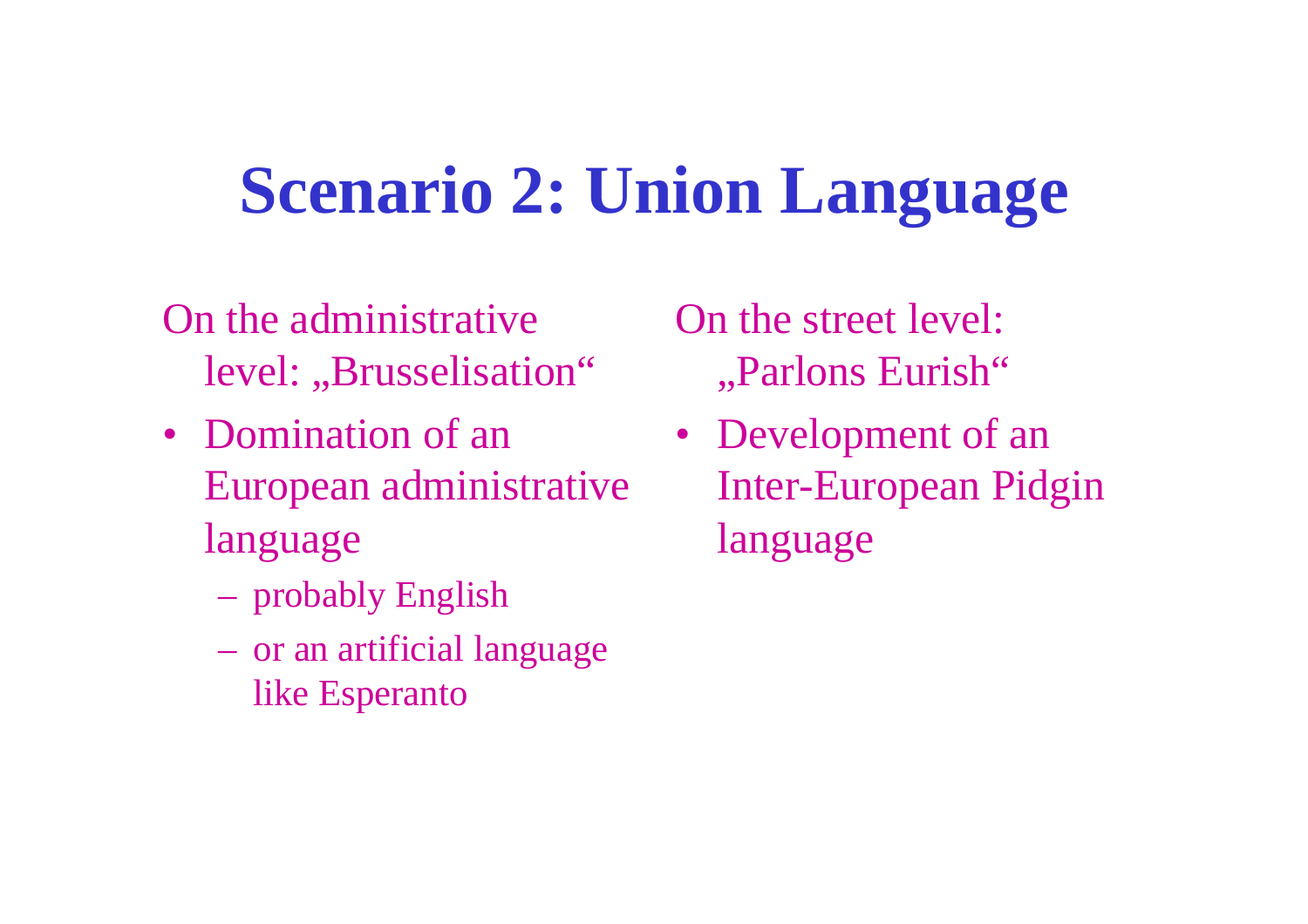#### **Scenario 3:**

#### **The Zero-Language Solution: Concept to Text / Speech**

For official documents:

- documents are not created in form of texts but as concept files (XML)
- automatic text synthesis from concept file in any chosen language

+ No official languages necessary

- feasible only for documents, not for political dispute, business negociation or everyday conversation

**Inspired by VieCtoS - Vienna Concept to Speech Project (OeFAI 1997ff)**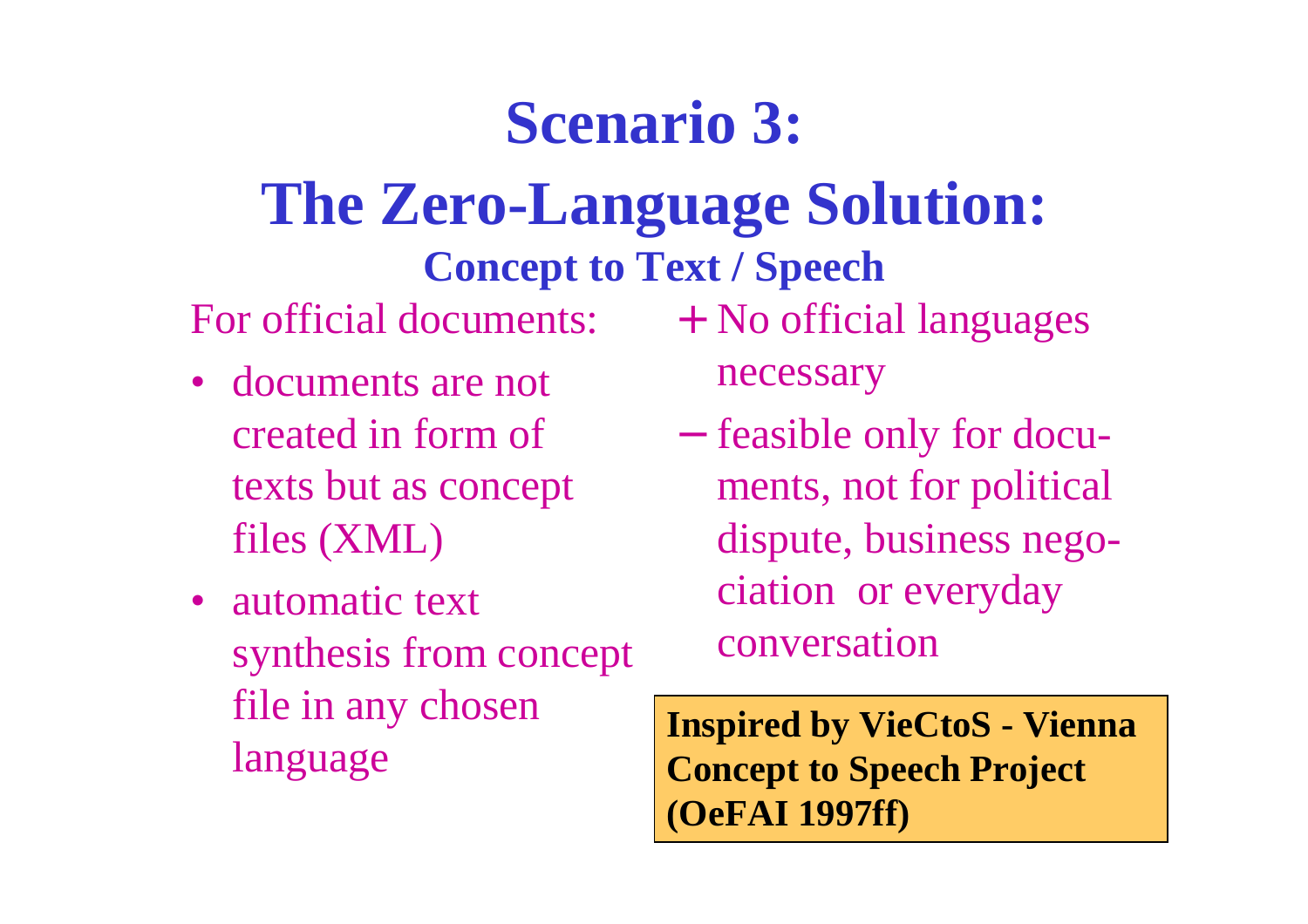## **Scenario 4: CAM - Computer aided multilingualism**

#### Political goals

- "equal opportunity": non-discrimination of ("minor") languages
- enhanced competitiveness
- cultural & linguistic diversity
- European coherence

**Policies** 

- multilingual education (not just English as second language!)
- multilingual media (like Arte channel)
- improvement of HLT
- no reliance on purely technical solutions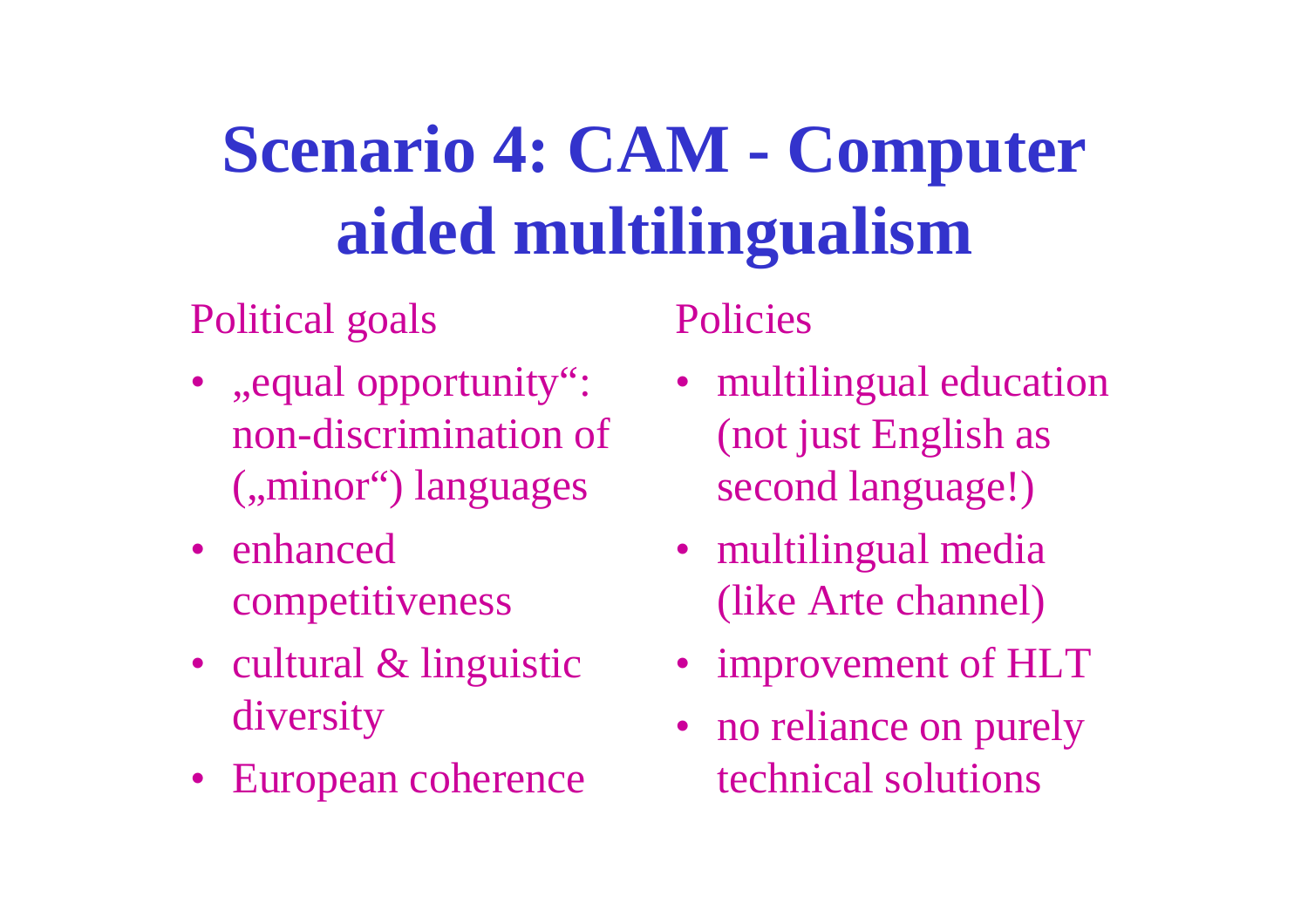## **Sc. 4: A Vision - The "Humanistic Dialogue"**

- In conversation, everybody uses his or her native language
- Everybody understands as many as possible foreign languages (passive competence)
- + Non-discriminating
- feasible only for a couple of main languages

**Inspired by Roland**  Posner: "Good-bye, **lingua teutonica?" (1987)**